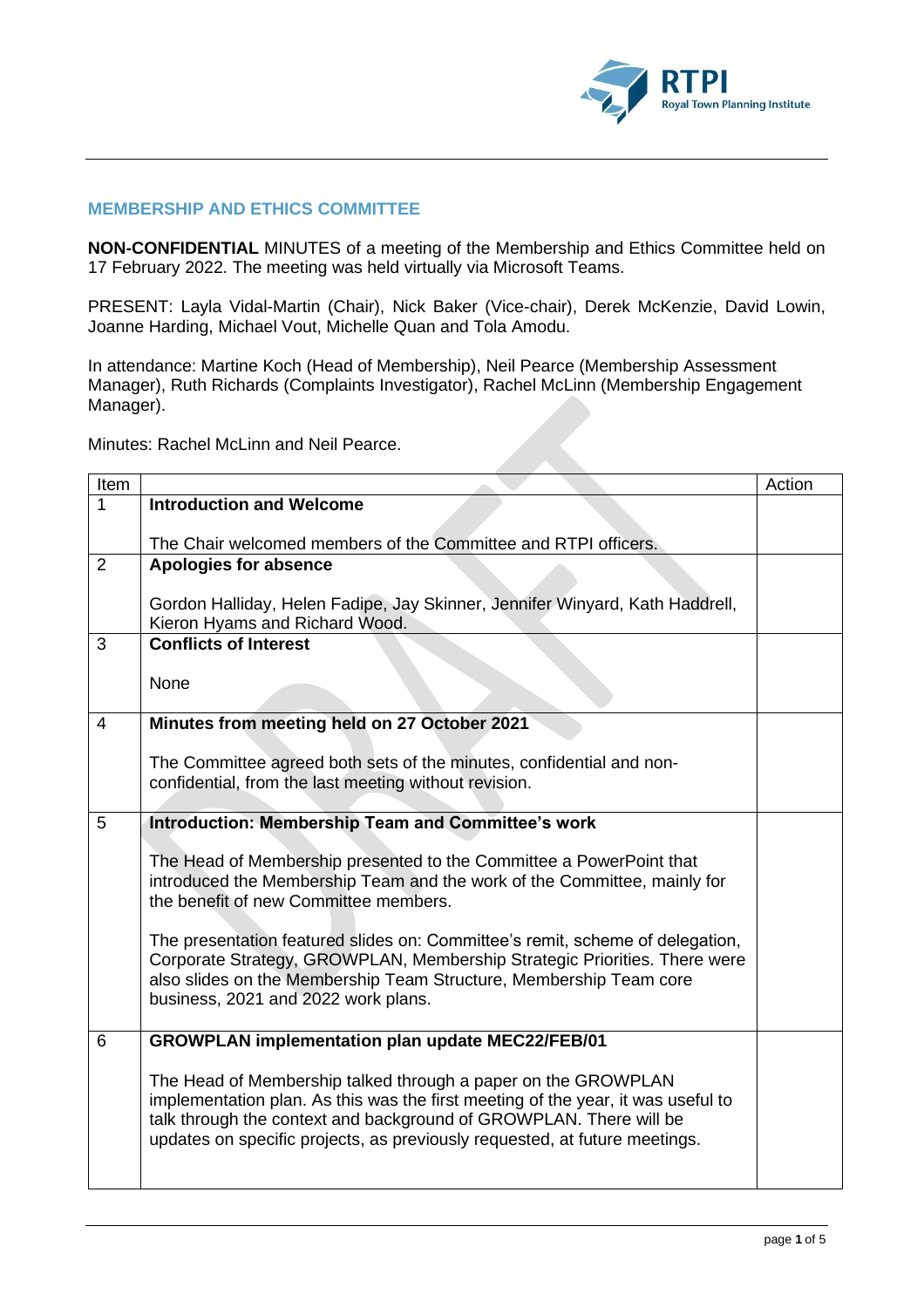| $\overline{7}$ | Committee work plan 2022 MEC22/FEB/02                                                                                                                                                                                                                                                                                                                                                                                          |  |
|----------------|--------------------------------------------------------------------------------------------------------------------------------------------------------------------------------------------------------------------------------------------------------------------------------------------------------------------------------------------------------------------------------------------------------------------------------|--|
|                | The Head of Membership introduced a paper on the Committee work plan for<br>2022. There are four sections to the work plan: GROWPLAN implementation,<br>Maintain Professional Standards, Routes to Chartered Membership and<br>Membership income.                                                                                                                                                                              |  |
|                | DECISION: The Committee approved the 2022 work plan.                                                                                                                                                                                                                                                                                                                                                                           |  |
| 8              | <b>MAAP Terms of Reference MEC22/FEB/03</b>                                                                                                                                                                                                                                                                                                                                                                                    |  |
|                | The Membership Assessment Manager presented a paper on the updated<br>Terms of Reference (ToR) for MAAP. This follows the Committee meeting in<br>July 2021.                                                                                                                                                                                                                                                                   |  |
|                | CONFIDENTIALITY: The full minute for this item was marked confidential as it<br>contains discussion of an item that has been marked confidential.                                                                                                                                                                                                                                                                              |  |
| 9              | Membership statistics annual report MEC22/FEB/04                                                                                                                                                                                                                                                                                                                                                                               |  |
|                | The Head of Membership presented the Committee with the Membership<br>Statistics Annual Report for 2021. RTPI membership has grown to 27,164,<br>representing an overall increase of 4% in 2021, this is the first time the Institute<br>has ever reached over 27,000 members. The Head of Membership drew the<br>Committee's attention to other highlights from 2021 and areas of growth that<br>were outlined in the report. |  |
|                | CONFIDENTIALITY: The full minute for this item was marked confidential as it<br>contains discussion of an item that has been marked confidential.                                                                                                                                                                                                                                                                              |  |
| 10             | <b>Equality, Diversity and Inclusivity</b>                                                                                                                                                                                                                                                                                                                                                                                     |  |
|                | The Head of Membership and the Equality, Diversity and Inclusivity Manager<br>presented the Committee with the trends in data over the past five year to allow<br>the Committee to discuss what possible actions need to be taken.                                                                                                                                                                                             |  |
|                | CONFIDENTIALITY: The full minute for this item was marked confidential as it<br>contains discussion of an item that has been marked confidential.                                                                                                                                                                                                                                                                              |  |
| 11             | Membership Assessment Advisory Panel annual report MEC22/FEB/05                                                                                                                                                                                                                                                                                                                                                                |  |
|                | The Membership Assessment Manager outlined the key components of the<br>paper.                                                                                                                                                                                                                                                                                                                                                 |  |
|                | CONFIDENTIALITY: The full minute for this item was marked confidential as it<br>contains discussion of an item that has been marked confidential.                                                                                                                                                                                                                                                                              |  |
| 12             | <b>Conduct &amp; Discipline Panel annual report MEC22/FEB/06</b>                                                                                                                                                                                                                                                                                                                                                               |  |
|                | The Complaints Investigator highlighted the outline of the annual report,<br>regarding the nature of complaints as well as individual complaints received.                                                                                                                                                                                                                                                                     |  |
|                | CONFIDENTIALITY: The full minute for this item was marked confidential as it<br>contains discussion of an item that has been marked confidential.                                                                                                                                                                                                                                                                              |  |
|                |                                                                                                                                                                                                                                                                                                                                                                                                                                |  |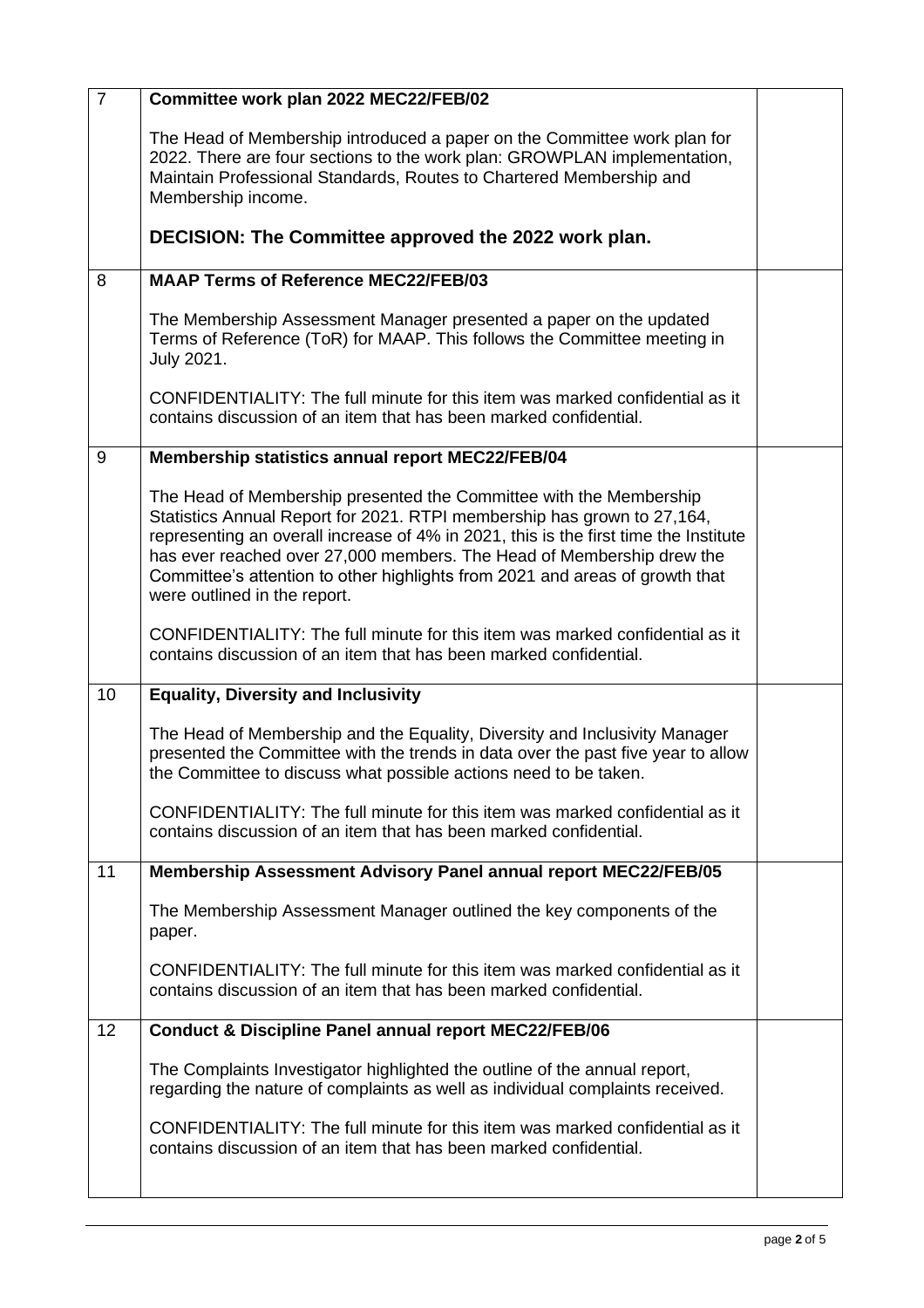| 13 | Review of Code of Professional Conduct MEC22/FEB/07                                                                                                                                                                                                                                                                                                                                                                                                                                                                                                                                                                                                                                                                                                                                                                                                                      |  |
|----|--------------------------------------------------------------------------------------------------------------------------------------------------------------------------------------------------------------------------------------------------------------------------------------------------------------------------------------------------------------------------------------------------------------------------------------------------------------------------------------------------------------------------------------------------------------------------------------------------------------------------------------------------------------------------------------------------------------------------------------------------------------------------------------------------------------------------------------------------------------------------|--|
|    | The Complaints Investigator introduced the review of the Code of Professional<br>Conduct and asked for feedback on the review.                                                                                                                                                                                                                                                                                                                                                                                                                                                                                                                                                                                                                                                                                                                                           |  |
|    | CONFIDENTIALITY: The full minute for this item was marked confidential as it                                                                                                                                                                                                                                                                                                                                                                                                                                                                                                                                                                                                                                                                                                                                                                                             |  |
|    | contains discussion of an item that has been marked confidential.                                                                                                                                                                                                                                                                                                                                                                                                                                                                                                                                                                                                                                                                                                                                                                                                        |  |
| 14 | Use of precautionary suspensions update MEC22/FEB/08                                                                                                                                                                                                                                                                                                                                                                                                                                                                                                                                                                                                                                                                                                                                                                                                                     |  |
|    | The Complaints Investigator provided an update on the use of precautionary<br>suspensions.                                                                                                                                                                                                                                                                                                                                                                                                                                                                                                                                                                                                                                                                                                                                                                               |  |
|    | CONFIDENTIALITY: The full minute for this item was marked confidential as it<br>contains discussion of an item that has been marked confidential.                                                                                                                                                                                                                                                                                                                                                                                                                                                                                                                                                                                                                                                                                                                        |  |
| 15 | <b>Member wellbeing</b>                                                                                                                                                                                                                                                                                                                                                                                                                                                                                                                                                                                                                                                                                                                                                                                                                                                  |  |
|    | Committee member, Derek McKenzie, provided an update on the four<br>wellbeing sessions that were held during 2021 in the Yorkshire region. Positive<br>feedback has been received from members from both these sessions and<br>since the launch of the Wellbeing hub. Derek would like to encourage all RTPI<br>Nations and Regions to run local wellbeing sessions. Derek McKenzie<br>mentioned the Mental Health First Aid training he will be receiving in March and<br>wondered whether there was a route to offering this more widely within the<br>RTPI. This opened the following discussion points:<br>The limits of the training provided by Mental Health First Aid and when<br>$\bullet$<br>is appropriate to signpost to professional services.<br>Can resilience workshops be offered from the RTPI to planners to<br>$\bullet$<br>further support members. |  |
|    | <b>ACTION: Derek McKenzie and the Head of Membership to liaise with the</b><br>Head of English Regions after the Mental Health First Aid training in<br>March to continue discussions about widening wellbeing support to<br>members in the Nations and Regions.                                                                                                                                                                                                                                                                                                                                                                                                                                                                                                                                                                                                         |  |
| 16 | <b>Departmental activity report MEC22/FEB/09</b>                                                                                                                                                                                                                                                                                                                                                                                                                                                                                                                                                                                                                                                                                                                                                                                                                         |  |
|    | The Committee noted the updates provided on the activity listed within the<br>paper.                                                                                                                                                                                                                                                                                                                                                                                                                                                                                                                                                                                                                                                                                                                                                                                     |  |
|    | CONFIDENTIALITY: The full minute for this item was marked confidential as it<br>contains discussion of an item that has been marked confidential.                                                                                                                                                                                                                                                                                                                                                                                                                                                                                                                                                                                                                                                                                                                        |  |
| 17 | <b>AOB</b>                                                                                                                                                                                                                                                                                                                                                                                                                                                                                                                                                                                                                                                                                                                                                                                                                                                               |  |
|    | There were two AOB items:                                                                                                                                                                                                                                                                                                                                                                                                                                                                                                                                                                                                                                                                                                                                                                                                                                                |  |
|    | a) It was discussed if the May meeting should be face to face, virtual or<br>hybrid. Some Committee members expressed their preferences, whilst<br>face to face was a popular method there was also support to move<br>forward with hybrid meetings. The Chair suggested that all members<br>should be surveyed to understand their preferences, including those<br>who were absent from the February meeting.                                                                                                                                                                                                                                                                                                                                                                                                                                                           |  |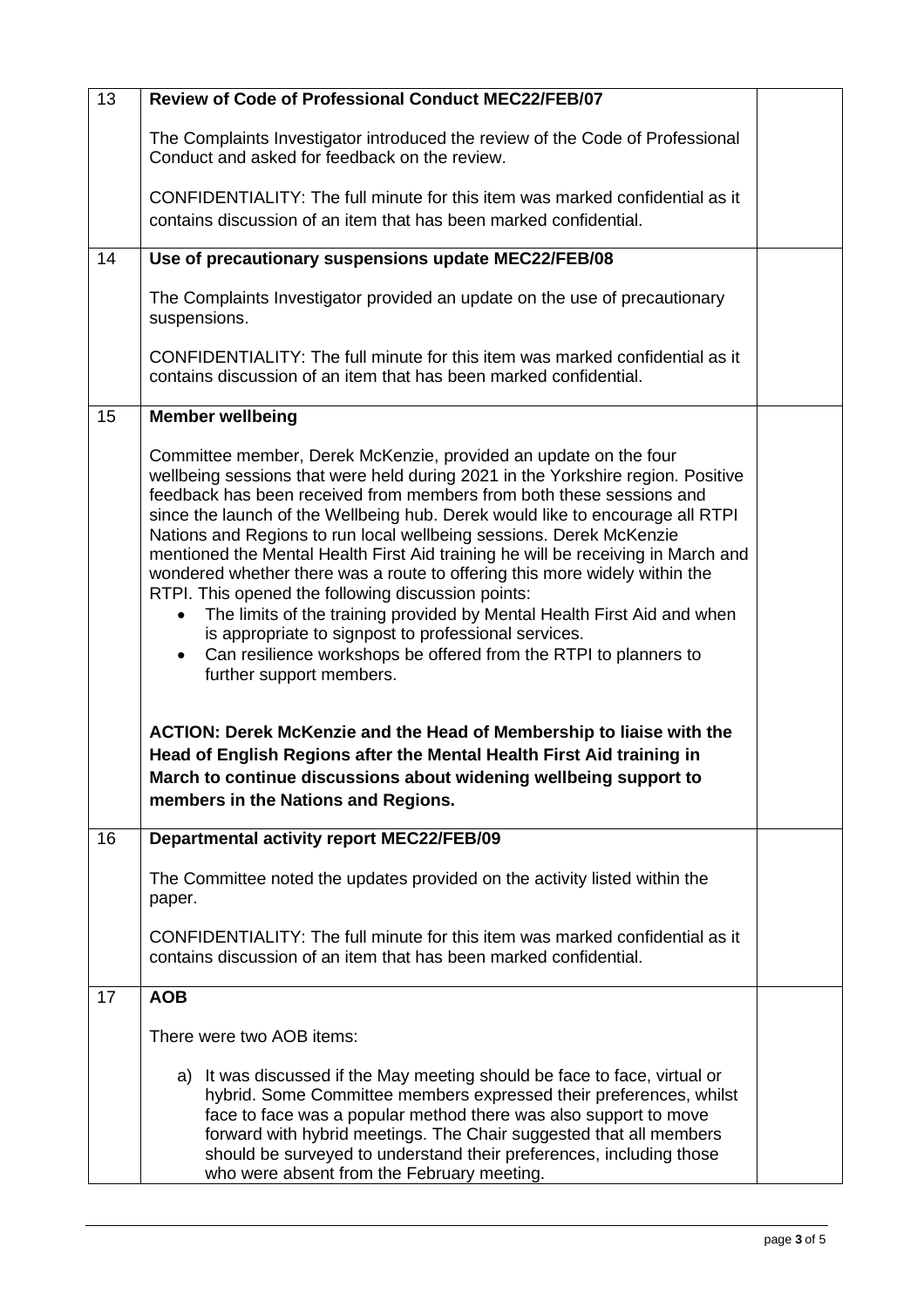| b) The Head of Membership confirmed that there was no update regarding<br>the International Ethics Standards Coalition. |           |
|-------------------------------------------------------------------------------------------------------------------------|-----------|
| ATION: Survey all Committee members to understand their preferred<br>method for the May meeting.                        | <b>RM</b> |

## **Abbreviations**

| <b>APC</b>      | Assessment of Professional Competence                          |
|-----------------|----------------------------------------------------------------|
| A-APC           | Associate Assessment of Professional Competence                |
| <b>CSIP</b>     | Corporate Strategy Implementation Plan                         |
| <b>CPD</b>      | Continuing professional development (CPD)                      |
| <b>CEPD</b>     | Careers, Education and Professional Development                |
| <b>EDI</b>      | Equality, diversity and inclusion                              |
| <b>CRM</b>      | <b>Customer Relations Management Systems</b>                   |
| <b>ELLC</b>     | <b>Education and Lifelong Learning Committee</b>               |
| EP-APC          | Experienced Practitioner Assessment of Professional Competence |
| <b>GDPR</b>     | <b>General Data Protection Regulations</b>                     |
| <b>GROWPLAN</b> | <b>Growth Strategy</b>                                         |
| <b>IESC</b>     | <b>International Ethics Standards Coalition</b>                |
| <b>IfA</b>      | Institute for Apprenticeships                                  |
| <b>ISWG</b>     | <b>International Strategy Working Group</b>                    |
| L-APC           | Licentiate Assessment of Professional Competence               |
| <b>GDP</b>      | <b>Gross Domestic Product</b>                                  |
| <b>KPI</b>      | Key Performance Indicators                                     |
| <b>MAAP</b>     | Membership Assessment and Advisory Panel                       |